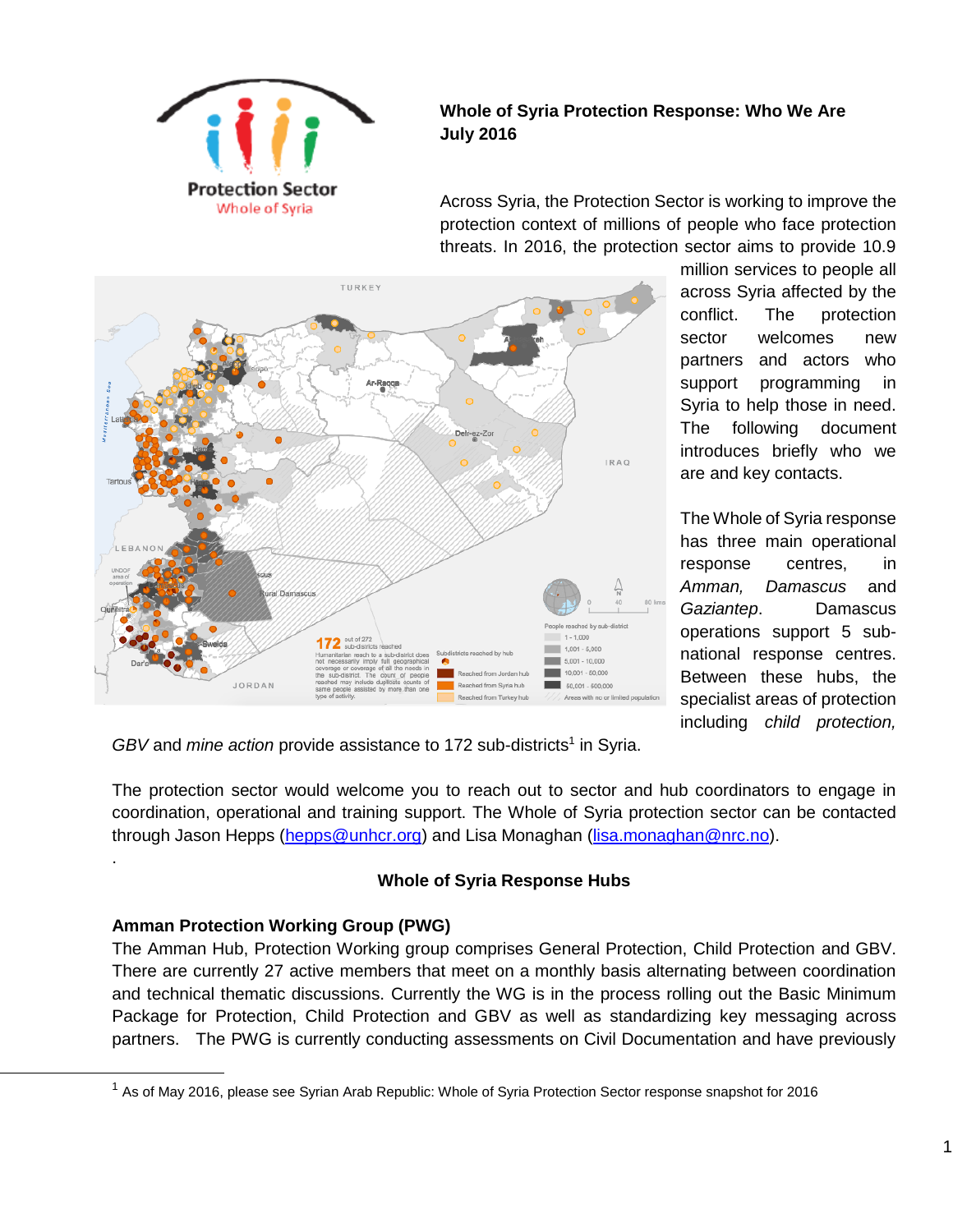undertaken assessments on GBV in southern Syria. IRC, supported by UNHCR is currently undertaking a protection mainstreaming initiative. UNHCR is funding an operational IDP tracking mechanism to be owned by the Protection WG, based on the CCCM model in the north. The PWG coordinator's are active members of the Inter Sector Working Group, increasing potential for inter-sectoral programming and considerations of protection across other sectors. Child Protection AOR is working across hubs on a capacity gap assessment of child protection workers and GBV AOR are currently focused on rolling out the training on the IASC Guidelines for Integrating GBV interventions in humanitarian actions. For further information or support, the group is led by UNHCR (Julie Steiger) and co-Led by IRC (Jacky Parry) and can be reached through the following emails: [Steiger@unhcr.org;](https://mail.nrc.no/owa/redir.aspx?C=_OLIfIPtEeTargRWX5suQ5xybuC6fLoJF3BbePoaJa-eyFxicZ7TCA..&URL=mailto%3aSteiger%40unhcr.org) [Jacqueline.Parry@rescue.org.](mailto:Jacqueline.Parry@rescue.org) GBV is led by Ephraim Kimani [\(ekimani@unicef.org\)](mailto:ekimani@unicef.org) and Child Protection is led by Susan Andrew [\(sandrew@unicef.org\)](mailto:sandrew@unicef.org).

### **Protection and Community Services Sector (PCSS) - Damascus**

The Protection and Community Services Sector (PCSS) brings together protection and community services actors inside Syria to ensure effective coordination of the response to the protection needs of the persons affected by the crisis, avoid duplication, share best practices and develop strategies and joint responses to address protection challenges. The Sector provides advice to the HC and the HCT on protection advocacy and interventions, and assists other Sectors to mainstream protection principles and standards in their humanitarian response. The PCSS, led by UNHCR, has 17 members including UN agencies, NNGOs and INGOs. It has two sub-working groups: CP led by UNICEF with 17 members, and GBV led by UNFPA with 19 members. Along with the work towards achieving the 2016 HRP general and specific protection objectives, sector members are addressing four key areas to respond to existing challenges: compilation of relevant legal dispositions as they relate to IDP Guiding Principles, to identify areas of convergence and foster dialogue on legal matters for the protection of the persons affected by the crisis; mapping of existing services by Sector members, the review of existing pathways to increase safe access, and of cross-referral mechanisms with State services; support to local authorities to provide protection responses in cases of sudden displacement, particularly in areas where Sector members do not have a permanent presence; and mainstreaming of protection across the humanitarian response and support protection coordination mechanisms at sub-national level. As of May 2016, 41 Sector members and their partners had provided 1,755,000 interventions in 116 sub-districts of Syria

For further information, or support, the group is led by Pablo Zapata who can be reached on [zapata@unhrc.org.](mailto:zapata@unhrc.org) For child protection, Bee Khan is the lead [\(kbkhan@unicef.org\)](mailto:kbkhan@unicef.org) and Rania Alahmer leads the GBV sector [\(alahmer@unfpa.org\)](mailto:alahmer@unfpa.org).

## **Syria Protection Cluster (Turkey) - Gaziantep**

The Syria Protection Cluster (Turkey) is made up of the Protection Cluster as well as three Sub-Clusters: Child Protection, GBV and Mine Action. Currently there are 60 organizations participating in the Cluster and Sub-Clusters: 24 international NGOs, 26 Syrian NGOs, six UN agencies and four observers. The Cluster meets twice a month, with the Sub-Clusters meeting once a month. In addition to the regular Cluster meetings, there are two task forces that meet on a monthly basis - the protection-monitoring task force, which focuses on harmonizing tools and standards for protection monitoring to develop a more formal protection monitoring network and an advocacy task force, which defines the advocacy priorities and the strategy for the Cluster. In the future, there will likely be a work-stream on civil documentation.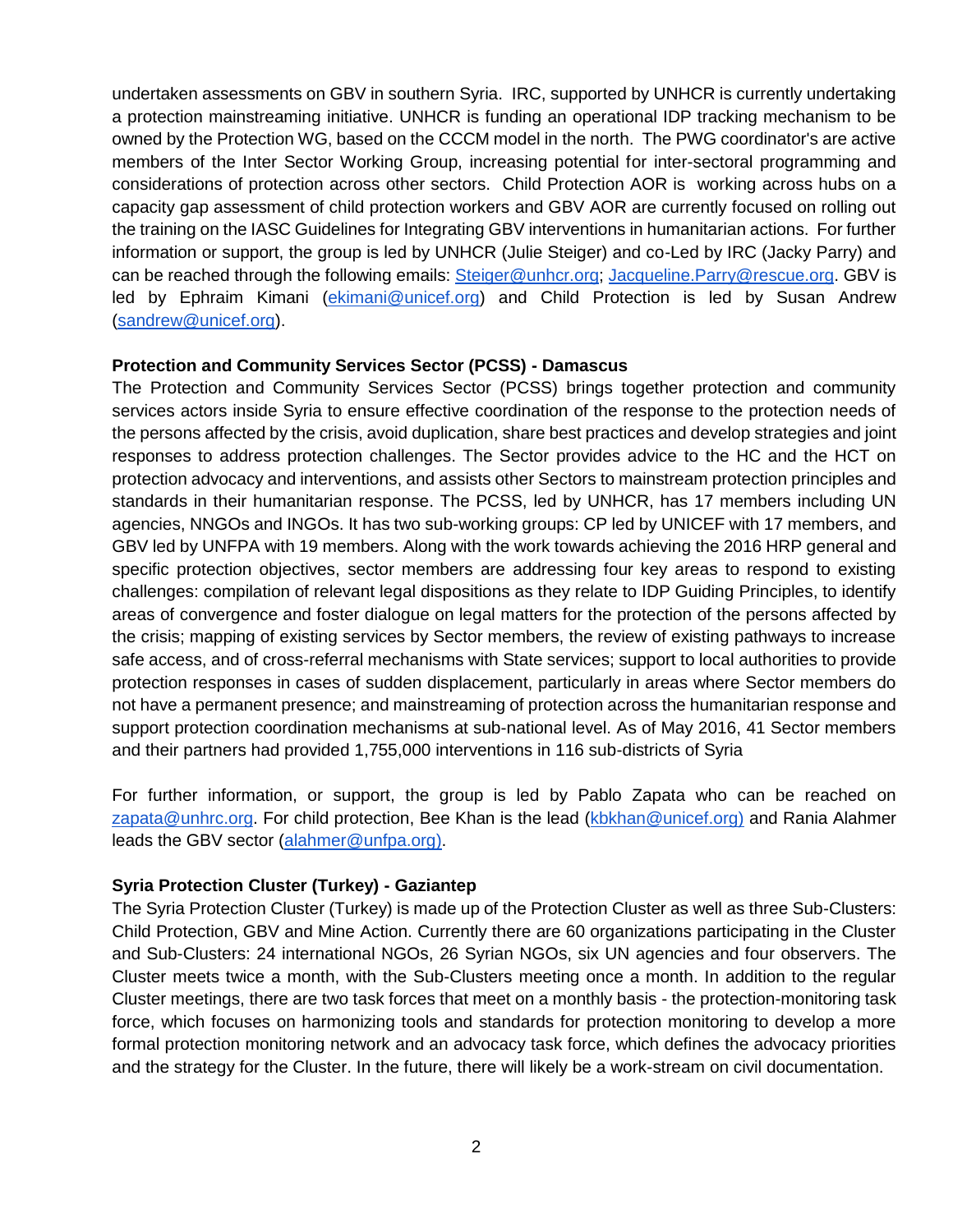

There are currently three dedicated capacity development initiatives in the Cluster and Sub-Clusters. One is a joint UNHCR/IRC project focusing on operational protection mainstreaming for six partners across three sectors as well as a case management and referrals mentorship project with partners of the GBV and CP Sub-Clusters. · Further, the Cluster developed a three-pronged capacity development

strategy for protection actors, which includes protection in practice training of trainers, induction trainings for new protection actors and newly recruited staff of humanitarian partners, and mentorship on protection topics such as IHL, HLP etc., for partners. The GBV Sub-Cluster has just launched its capacity building initiative includes a training of trainers, learning sessions, and ongoing coaching as well as technical support and it is currently involving 13 members of the GBV SC.

For further information, please contact the Protection Cluster Lead, Sarah Khan (UNHCR) and Co-Lead, Victoria Shepard (IRC) at [khansar@unhcr.org](mailto:khansar@unhcr.org) and [Victoria.Shepard@rescue.org.](mailto:Victoria.Shepard@rescue.org) The Child Protection Sub-Cluster is led by Sam Sesay (UNICEF) [sbsesay@unicef.org,](mailto:sbsesay@unicef.org) the GBV Sub-Cluster is led by Margherita Maglietti (UNFPA) [maglietti@unfpa.org](mailto:maglietti@unfpa.org) and Pamela Di Camillo (Global Communities) [pdicamillo@globalcommunities.org,](mailto:pdicamillo@globalcommunities.org) and the Mine Action Sub-Cluster is led by Bríd Sheehan (UNMAS) [bridsh@unops.org.](mailto:bridsh@unops.org)

# **Whole of Syria Areas of Responsibility (Technical Expertise)**

## **Child Protection AOR**

There are over 50 child protection organisations working to provide services to children, their families and communities across Syria to support them cope with the impact of the conflict. The Child Protection AOR's work is driven by two operational priorities: i) stepping up the scale, diversity and quality of child protection programming at the community level in order to address some of key priority issues such as child recruitment and child labour; and ii) reaching the most vulnerable children in hard-to-reach and besieged locations with a basic package of child protection services. More specifically the focus is on: expanding community-based child protection interventions, including psychosocial support; providing child protection specialized services, such as case management and more systematic investment in capacity building of the child protection workforce. Advocacy and evidence generation underpin these initiatives.

## **Contact Information**

Turkey CP Coordinator: Sam Sesay [\(sbsesay@unicef.org\)](mailto:sbsesay@unicef.org); Syria CP Coordinator: Bee Khan [\(bhkhan@unicef.org\)](mailto:bhkhan@unicef.org); Jordan and WOS Coordinator: Susan Andrew [\(sandrew@unicef.org\)](mailto:sandrew@unicef.org); WOS IM Specialist:Muthu Kannusamy [\(mkkannusamy@unicef.org\)](mailto:mkkannusamy@unicef.org)

## **GBV AoR**

There are 39 organizations responding to GBV needs in Syria. Specifically there are 17 in Gaziantep, 5 in Amman and 17 in Damascus. As of April 2016, 19,211 survivors accessed specialized GBV services, 134,845 beneficiaries were reached with prevention activities, 899 humanitarian actors were trained on GBV programming and GBV mainstreaming, and 74 women and girls safe spaces have been established. The focus of the GBV AoR in 2016 has been to expand the geographical reach of services